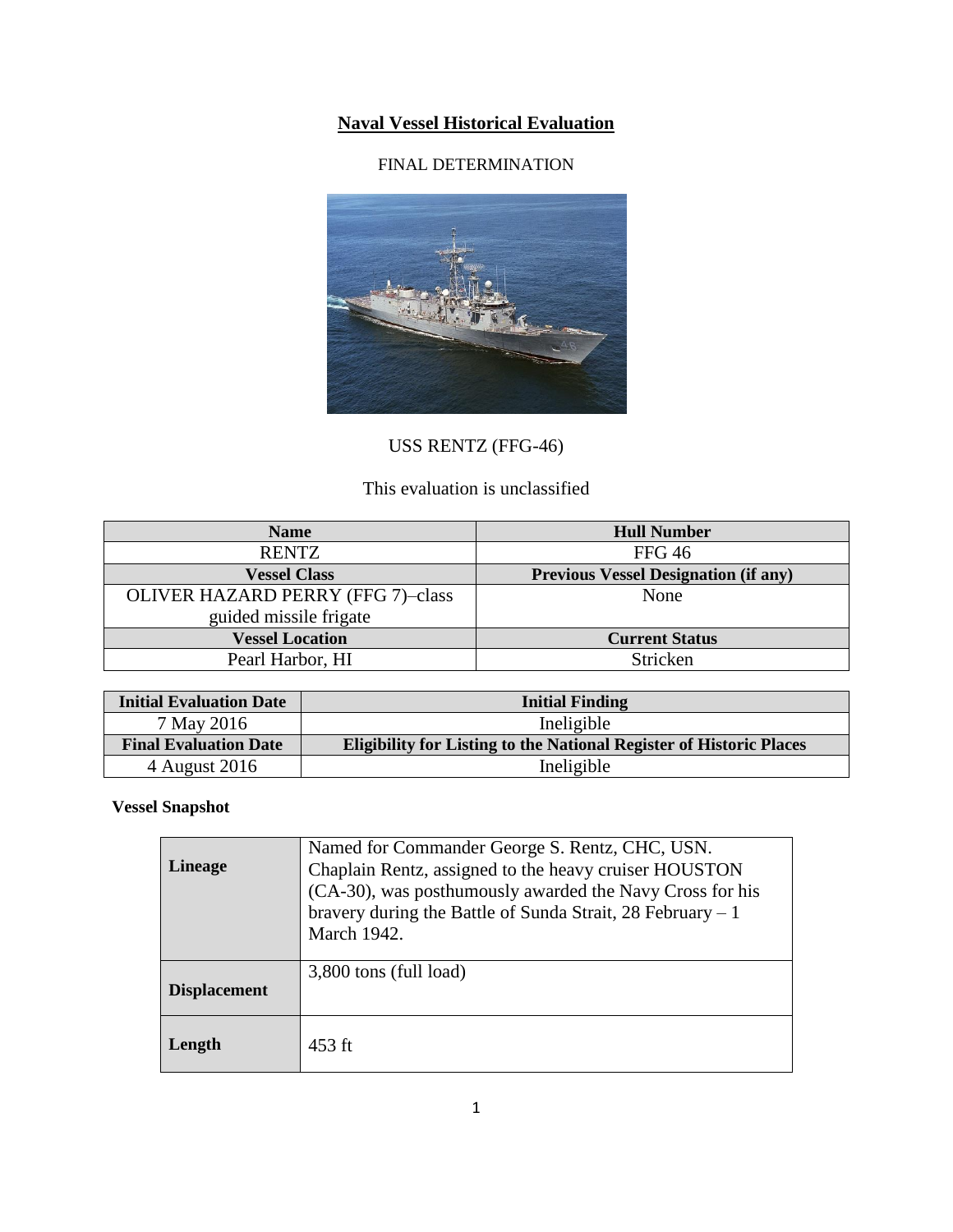| <b>Beam</b>           | 47 ft                                                                                                                                                                                                                                |
|-----------------------|--------------------------------------------------------------------------------------------------------------------------------------------------------------------------------------------------------------------------------------|
| <b>Draft</b>          | $22$ ft                                                                                                                                                                                                                              |
| <b>Speed</b>          | 30 knots                                                                                                                                                                                                                             |
| <b>Propulsion</b>     | Two (2) LM2500 Marine Gas Turbine Engines (41,000)SHP<br>Two (2) 350 HP Electric Auxiliary Propulsion Units<br>One (1) Controllable Reversible Pitch Propeller                                                                       |
| <b>Armament</b>       | Mk 13 Guided Missile Launcher<br>Harpoon Anti-Ship Missile<br><b>Standard Anti-Aircraft Missile</b><br>Mk 32 ASW Torpedo Tubes (Two Triple Mounts)<br>76mm Mk 75 Rapid fire gun<br>Mk 15 Mod 1 Phalanx Close-In Weapon System (CIWS) |
| <b>Laid Down</b>      | 18 September 1982                                                                                                                                                                                                                    |
| Launched              | 16 July 1983                                                                                                                                                                                                                         |
| <b>Built By</b>       | Todd Pacific Shipyards Corporation, San Pedro, CA                                                                                                                                                                                    |
| <b>Sponsor</b>        | Mrs. Neal F. Lansing, daughter of Mr. William K. Rentz                                                                                                                                                                               |
| <b>Delivered</b>      | 8 June 1984                                                                                                                                                                                                                          |
| <b>Commissioned</b>   | 30 June 1984                                                                                                                                                                                                                         |
| <b>Decommissioned</b> | 23 May 2014                                                                                                                                                                                                                          |
| <b>Stricken</b>       | 23 May 2014                                                                                                                                                                                                                          |

### **Vessel History**

| <b>Deployment</b><br><b>Summary</b> | Arabian/Persian Gulf - 1987 (Operation <i>Earnest Will</i> ); 1997 (Middle East |
|-------------------------------------|---------------------------------------------------------------------------------|
|                                     | Force (MEF) deployed); 2000                                                     |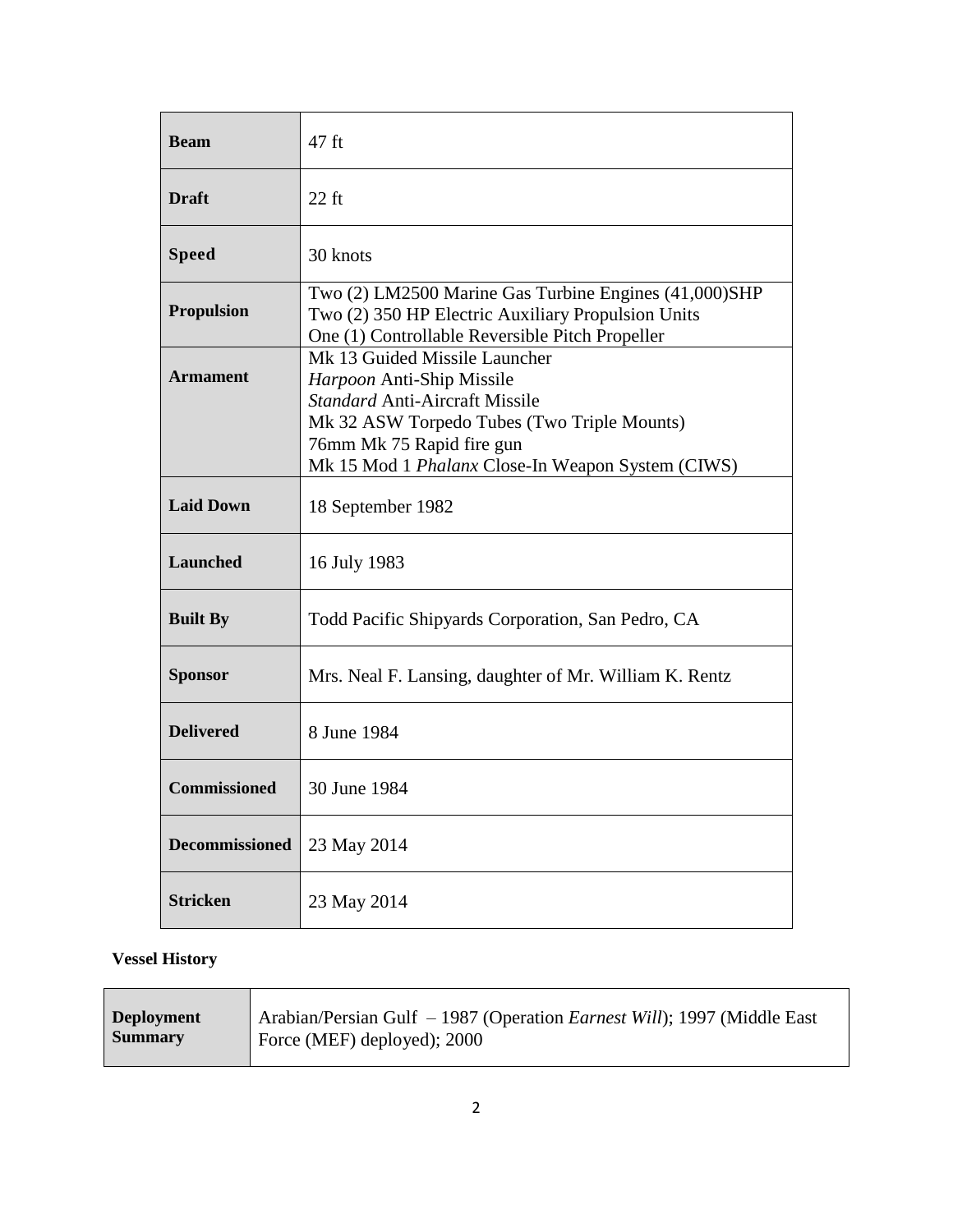|                                    | Middle East $-1994$                                                                                                                                                                                                                                                                                                                                                                                                                                                                                                                                                                                        |
|------------------------------------|------------------------------------------------------------------------------------------------------------------------------------------------------------------------------------------------------------------------------------------------------------------------------------------------------------------------------------------------------------------------------------------------------------------------------------------------------------------------------------------------------------------------------------------------------------------------------------------------------------|
|                                    | EASTPAC – 2001; 2002 (Counter Drug Operations); 2003                                                                                                                                                                                                                                                                                                                                                                                                                                                                                                                                                       |
|                                    | SOUTHPAC – 1999 (Counter Narcotics Operations); 2001 (Counter<br>Narcotics Operations); 2005; 2013                                                                                                                                                                                                                                                                                                                                                                                                                                                                                                         |
|                                    | WESTPAC - 1993-1994; 1995 (Afloat Readiness Training- CARAT<br>95/MERCUB; 1997; 2000 (Neon Falcon Exercise, Eager Sentry Exercise);<br>2007 (Operation Enduring Freedom and Ultimatum); 2009-2010                                                                                                                                                                                                                                                                                                                                                                                                          |
|                                    | Exercises: COMPTUEX 95-1, Kernel Usher Exercise (1985); COMPTUEX<br>(1999)                                                                                                                                                                                                                                                                                                                                                                                                                                                                                                                                 |
| <b>Awards</b>                      | Armed Forces Expeditionary Medal - 1987, 1989, 1993, 1997 (2), 2000                                                                                                                                                                                                                                                                                                                                                                                                                                                                                                                                        |
|                                    | Global War on Terrorism Expeditionary Medal - 2008, 2010                                                                                                                                                                                                                                                                                                                                                                                                                                                                                                                                                   |
|                                    | Meritorious Unit Commendation - 2001, 2003, 2007                                                                                                                                                                                                                                                                                                                                                                                                                                                                                                                                                           |
|                                    | Navy "E" Ribbon - 1990, 1994, 1995                                                                                                                                                                                                                                                                                                                                                                                                                                                                                                                                                                         |
|                                    | Navy Unit Commendation - 1998                                                                                                                                                                                                                                                                                                                                                                                                                                                                                                                                                                              |
| <b>Noteworthy</b><br><b>Events</b> | 1986 – RENTZ was the first American warship to conduct an official port<br>visit to the People's Republic of China since 1949.                                                                                                                                                                                                                                                                                                                                                                                                                                                                             |
|                                    | 1989 – RENTZ rendered assistance to the KINCAID (DD 965) when she<br>collided with the KOTA PETANI.                                                                                                                                                                                                                                                                                                                                                                                                                                                                                                        |
|                                    | 1990- Crew members from the RENTZ rescued an injured humpback whale<br>that they found entangled in 50 feet of fishing net and buoys off the coast of<br>Baja, California. The ship edged close to the whale and launched their motor<br>whale boat into the water with 6 men aboard. The sailors worked to free the<br>whale by cutting away the two foot thick netting with knives and hacksaws.<br>All crew members stayed in the boat as it was too dangerous to enter the<br>water. As soon as the whale was cut loose, it swam away, resurfaced to blow<br>a spout and then continued heading south. |
|                                    | 1995-RENTZ participated and was the only USN asset to complete the<br>inaugural Cooperation Afloat Readiness and Training Cruise (CARAT).                                                                                                                                                                                                                                                                                                                                                                                                                                                                  |
|                                    | 2002 – RENTZ and the Coast Guard LEDET successfully interdicted and<br>rescued 136 illegal migrants off the coast of Ecuador. Twenty two (22) of<br>the migrants were found to be Iraqi Nationals. Information received from                                                                                                                                                                                                                                                                                                                                                                               |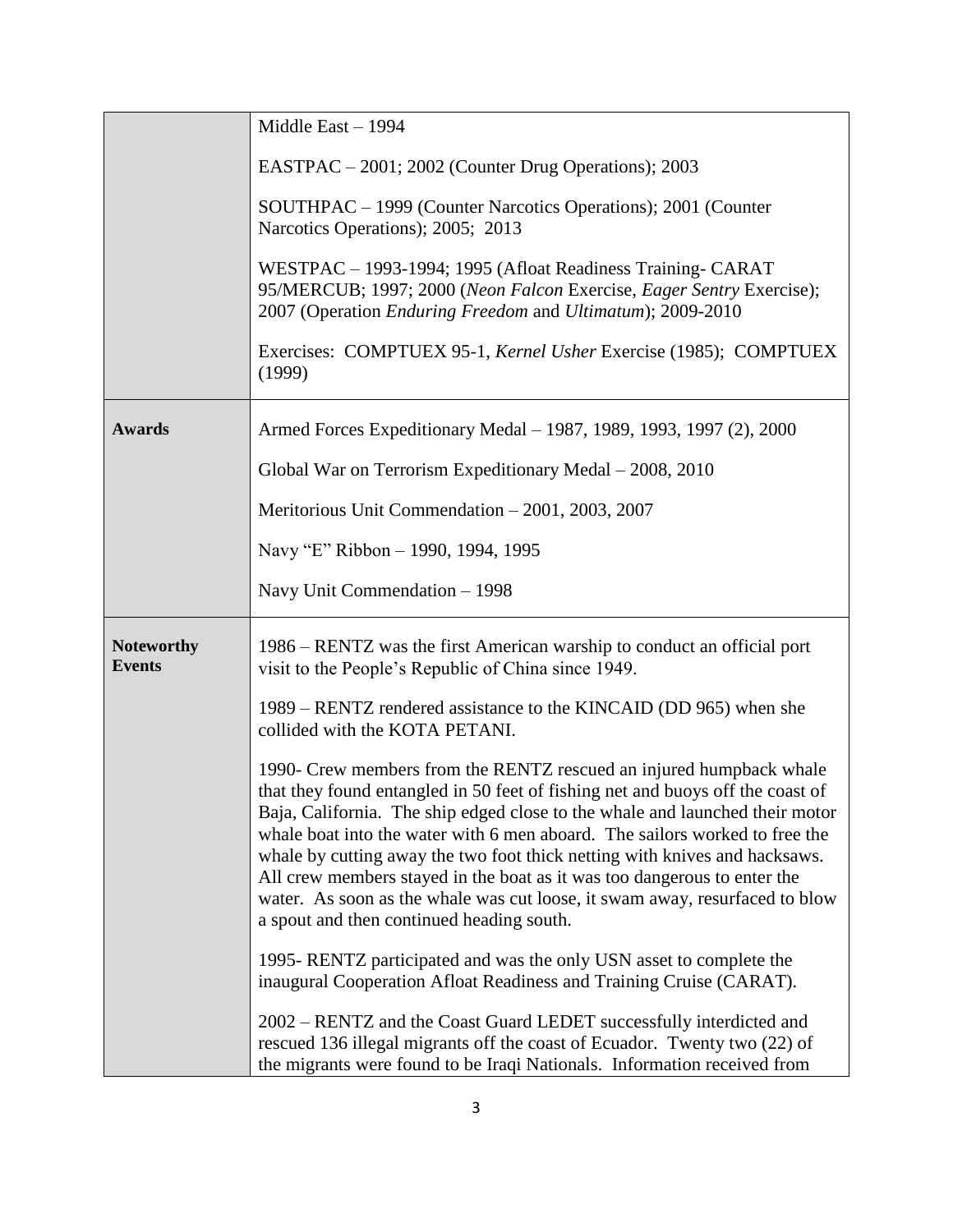| DANFS* Entry | safety in Puerto Quetzal.<br>2013 – April deployment of RENTZ was cancelled due to budget limitations<br>imposed by sequestration.<br>Yes, place-saver posted 2013; will be updated to reflect decommissioning                                                                                                                                                                                                                                                   |
|--------------|------------------------------------------------------------------------------------------------------------------------------------------------------------------------------------------------------------------------------------------------------------------------------------------------------------------------------------------------------------------------------------------------------------------------------------------------------------------|
|              | 2005 – While transiting to El Salvador, RENTZ detected a 60 foot vessel that<br>was overloaded with 90 reported Ecuadorian citizens. The nameless boat<br>was discovered more than 300 nautical miles from land with a faulty<br>electrical system and was taking on water. The crew of RENTZ safely<br>transferred all 90 persons safely aboard and gave them food, water and<br>medical attention. They also took over the vessel and returned the citizens to |
|              | 2003 – RENTZ and her embarked helicopter recently conducted their fourth<br>major drug interdiction, which yielded the seizure of 7,710 pounds of<br>narcotics and the detention of seven suspected drug traffickers in the Eastern<br>Pacific.                                                                                                                                                                                                                  |
|              | these people subsequently led to the arrest of a man in Texas (who had<br>orchestrated the Iraqis' transit) with known connections with terrorist groups.                                                                                                                                                                                                                                                                                                        |

\**Dictionary of American Naval Fighting Ships*

### **Criteria Evaluation<sup>1</sup>**

| Was the vessel awarded an individual      | No             |
|-------------------------------------------|----------------|
| <b>Presidential Unit Citation?</b>        |                |
| ii. Did an individual act of heroism take | N <sub>0</sub> |
| place aboard the vessel such that an      |                |
| individual was subsequently awarded       |                |
| the Medal of Honor or the Navy Cross?     |                |
| iii. Was a President of the United States | N <sub>0</sub> |
| assigned to the vessel during his or her  |                |
| naval service?                            |                |
| iv. Was the vessel was the first to       | No             |
| incorporate engineering, weapons          |                |
| systems, or other upgrades that           |                |
| represent a revolutionary change in       |                |
| naval design or warfighting capabilities? |                |

 $\overline{a}$ <sup>1</sup> Evaluation conducted using triggers established for naval vessels in *Program Comment for the Department of Navy for the Disposition of Historic Vessels*, issued by the Advisory Council for Historic Preservation on 15 March 2010.